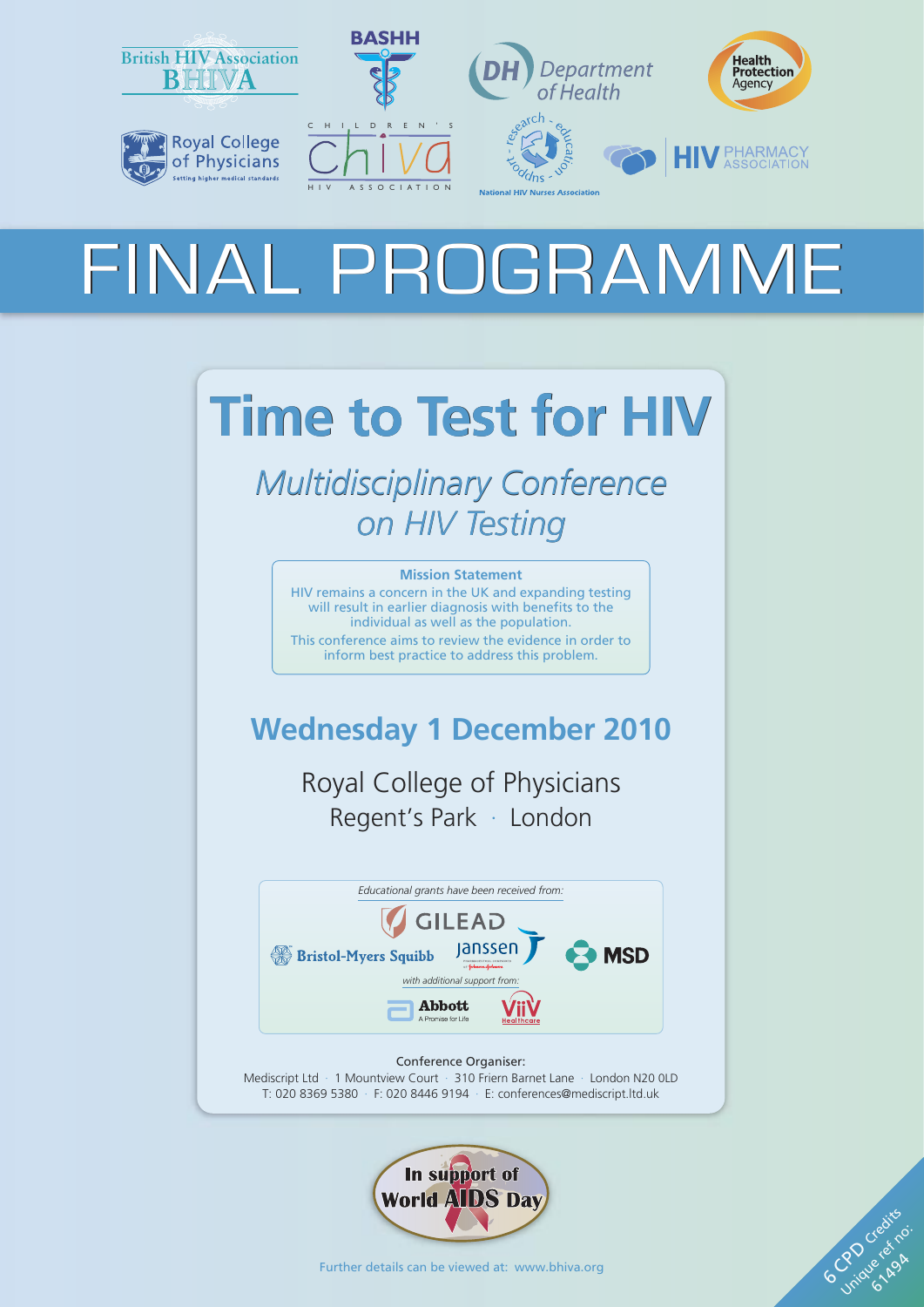

### **Time to Test for HIV**

*Multidisciplinary Conference on HIV testing*

#### Wednesday 1 December 2010

Royal College of Physicians · London

elcome to this one-day national conference, scheduled in support of World AIDS Day on<br>1 December 2010. The conference will be held at the Royal College of Physicians in London's<br>Regent's Park, which offers all the necessar 1 December 2010. The conference will be held at the Royal College of Physicians in London's Regent's Park, which offers all the necessary facilities and amenities required to host this important event and to aid us in achieving all our aims and objectives.

Undiagnosed and late diagnosis of HIV remains a concern in the UK and expanding testing will result in earlier diagnosis with benefits for the individual as well as the population. This conference aims to review the evidence in order to inform best practice to address this problem. We believe that this is a very important and urgent issue and that the time is right to discuss what effective action can be taken at a local and national level to help reduce the unnecessary and avoidable morbidity and mortality amongst undiagnosed HIV-positive people. It is believed that the number of undiagnosed HIV-positive people living in the UK can be reduced rapidly by the dissemination of best practice.

This conference will bring together relevant groups and stakeholders to understand the extent of the problem, and to present the results from projects funded by the Department of Health to underpin the new BHIVA/BASHH/BIS guidelines on HIV testing. In addition, the conference will include poster presentations for review and specific time dedicated to open discussion in order to define best practice across the sectors and to make recommendations.

We would like to thank all our speakers and participants for giving of their time in support of the conference, as well as our sponsors for their support of this initiative.

Best wishes,

Winter

Dr Ian Williams *Chair Conference Steering Committee*

Badges must be worn at all times in order to gain access to the lecture theatre, exhibition and dining areas

#### **Conference Steering Committee**

Ms Sharon Byrne (HIVPA) *Kingston Hospital, London* Dr Simon Edwards (BASHH) *Mortimer Market Centre, London* Dr Catrin Evans (NHIVNA) *University of Nottingham* Dr Paddy McMaster (CHIVA) *University Hospital of North Staffordshire* Dr Anthony Nardone *Health Protection Agency, London* Ms Kay Orton *Department of Health* Dr Adrian Palfreeman (BASHH) *Leicester Royal Infirmary* Dr Keith Radcliffe (RCP) *Whittall Street Clinic, Birmingham* Dr Ed Wilkins (BHIVA) *North Manchester General Hospital* Dr Ian Williams (BHIVA) *University College London Medical School*

**6 CPD Credits** Unique reference number: **61494**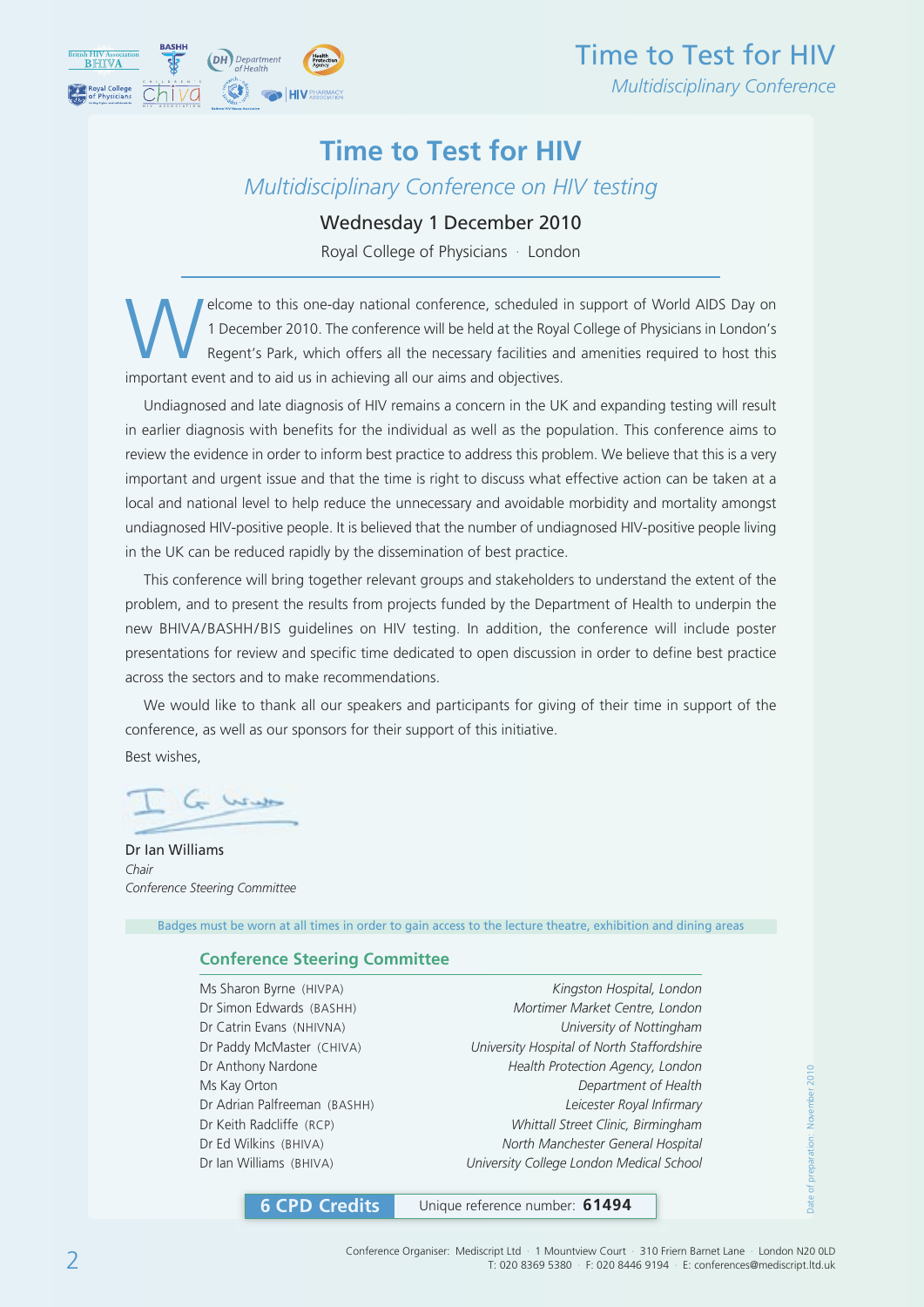

## Conference Information

#### Conference venue: **Royal College of Physicians · 11 St Andrews Place · London NW1 4LE** Telephone: +44 (0)20 7935 1174 · Website: [www.rcplondon.ac.uk](http://www.rcplondon.ac.uk)

#### Registration

Registration includes access to the scientific sessions and refreshments and lunch for the day as outlined in the conference programme.

#### Delegate badges

Badges must be worn at all times to gain access to the lecture theatre and catering areas.

#### Continuing Professional Development (CPD)

Medical staff in career grade posts who are enrolled with one of the Royal Medical Colleges for Continuing Professional Development will be entitled to receive CPD credits at the rate of one per conference hour. This conference has been allocated 6 CPD credits and has been given the unique reference number 61494. Please be advised that the attendance list for this conference will be kept on file for reference by the Royal College of Physicians.

#### Travel

The conference venue is in a convenient and attractive location in the centre of London, easily accessible by all forms of transport.

The College is a short walk from Regent's Park and Great Portland Street Underground stations, as shown on the map opposite. It is located outside the London congestion charge zone and has car parking nearby: details are available from the NCP. There are also good links to the city centre from both Heathrow and Gatwick airports. Journeys by either Heathrow or Gatwick take about an hour.

The College's main entrance and reception face Regent's Park



#### By London Underground:

Regent's Park station on the Bakerloo line (3 minutes' walk).

Great Portland Street station on the Circle, Metropolitan and City lines (5 minutes' walk). Warren Street station on the Victoria and Northern lines (10 minutes' walk).

#### By National Rail:

Euston station (15 minutes' walk)

|                    | Heathrow: Express train from Heathrow airport (15 minutes to Paddington station, then three stops on |
|--------------------|------------------------------------------------------------------------------------------------------|
|                    | the Underground [Circle Line] to Great Portland Street station).                                     |
| المستوات والمستقبل | Forences their frame Catolick since at 100 minutes to Vistanic station, there there seems a state    |

- Gatwick: Express train from Gatwick airport (30 minutes to Victoria station, then three stops on the Underground [Victoria Line] to Warren Street station).
- Stansted: Express train from Stansted airport (45 minutes to Liverpool Street, then five stops on the Underground [Circle Line] to Great Portland Street station).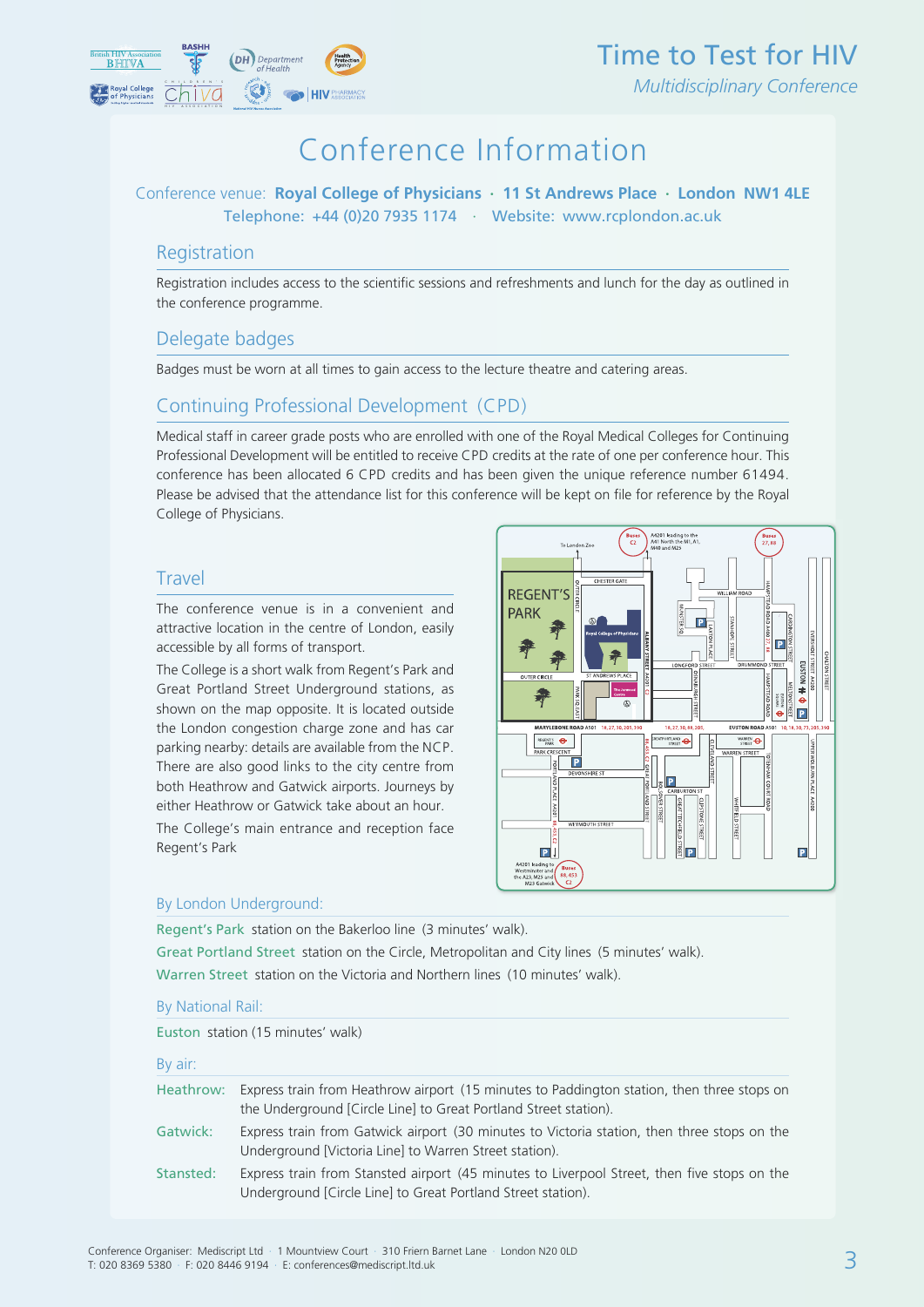

## Time to Test for HIV

*Multidisciplinary Conference*

## Conference Programme

Wednesday 1 December

Royal College of Physicians · Regent's Park · London

| 0925-0930 | Welcome and Introduction<br>Dr Ian Williams Chair, British HIV Association (BHIVA)<br>Sir Richard Thompson President, Royal College of Physicians, London                                                                                                             |
|-----------|-----------------------------------------------------------------------------------------------------------------------------------------------------------------------------------------------------------------------------------------------------------------------|
|           | <b>Setting the Scene</b>                                                                                                                                                                                                                                              |
|           | Chair: Dr Ian Williams University College London Medical School                                                                                                                                                                                                       |
| 0930-0945 | Epidemiology of HIV infection in the UK<br>Dr Anthony Nardone Health Protection Agency, London                                                                                                                                                                        |
| 0945-1000 | Patient acceptability of HIV testing<br>Mr Gus Cairns UK Community Advisory Board                                                                                                                                                                                     |
|           | <b>Primary Care Settings</b><br>Introduction                                                                                                                                                                                                                          |
| 1000-1005 | Moderator: Dr Philippa Matthews Killick Street Health Centre, London                                                                                                                                                                                                  |
| 1005-1030 | Oral abstract research presentations                                                                                                                                                                                                                                  |
|           | Primary care HIV screening in a high-prevalence area<br>Ms Ruth Hutt NHS Lewisham, London                                                                                                                                                                             |
|           | A study to assess the acceptability, feasibility and cost-effectiveness of universal<br>HIV testing with newly registering patients (aged 16-59) in primary care<br>Mr Stephen Nicholson NHS Brighton and Hove<br>(on behalf of Mr Gavin Bryce NHS Brighton and Hove) |
|           | A cluster randomised controlled trial of HIV testing in primary care:<br>the RHIVA2 trial<br>Dr Werner Leber Queen Mary, University of London                                                                                                                         |
| 1030-1045 | Summary<br>Dr Phillipa Matthews Killick Street Health Centre, London<br>(on behalf of Dr Ewen Stewart Lothian NHS, Edinburgh)                                                                                                                                         |
| 1045-1100 | <b>Panel discussion</b><br>Moderator and Speakers                                                                                                                                                                                                                     |
| 1100-1130 | Morning coffee                                                                                                                                                                                                                                                        |
|           | <b>Hospital Settings</b>                                                                                                                                                                                                                                              |
| 1130–1135 | Introduction<br>Moderator: Dr Andy Ustianowski North Manchester General Hospital                                                                                                                                                                                      |
| 1135-1200 | Current experiences from paediatrics and antenatal care<br>Dr Pat Tookey Institute of Child Health, London                                                                                                                                                            |
| 1200–1230 | Oral abstract research presentations                                                                                                                                                                                                                                  |
|           | HIV testing in non-traditional settings: the HINTS study<br>Dr Ann Sullivan Chelsea and Westminster Hospital, London                                                                                                                                                  |
|           | HIV testing in acute general medical admissions must be universally offered to<br>reduce undiagnosed HIV<br>Miss Nicky Perry Brighton and Sussex University Hospitals NHS Trust                                                                                       |
|           | Leicester Acute Medical Admissions Unit HIV testing pilot<br>Dr Adrian Palfreeman Leicester Royal Infirmary                                                                                                                                                           |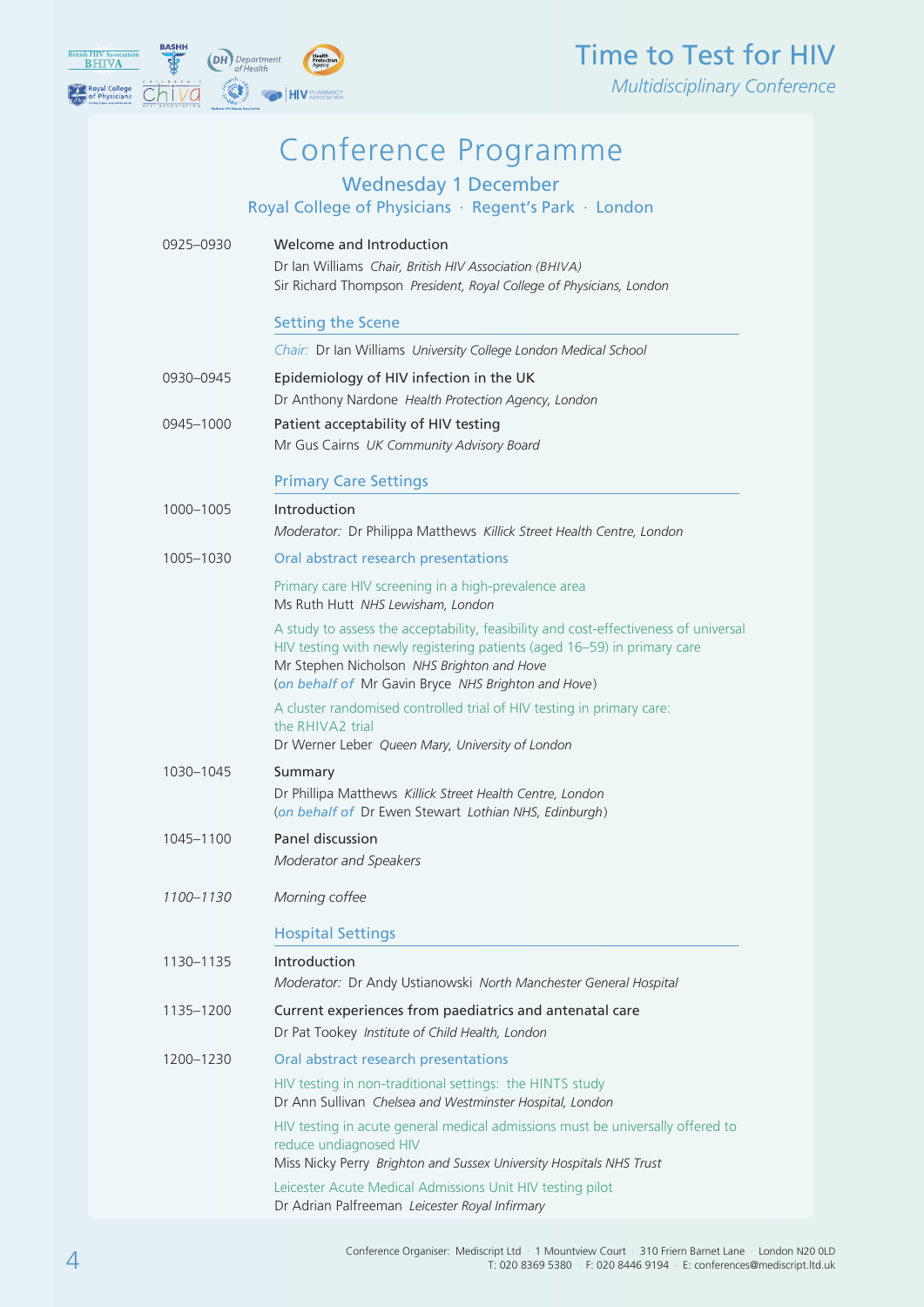### Time to Test for HIV *Multidisciplinary Conference*



| 1230-1245 | Summary<br>Dr Andy Ustianowski North Manchester General Hospital                                                                                                                                                                                                                                                    |
|-----------|---------------------------------------------------------------------------------------------------------------------------------------------------------------------------------------------------------------------------------------------------------------------------------------------------------------------|
| 1245-1300 | Panel discussion<br>Moderator and Speakers to be joined by:<br>Dr Martin Fisher Royal Sussex County Hospital, Brighton<br>Dr Paddy McMaster University Hospital of North Staffordshire, Stoke-on-Trent                                                                                                              |
| 1300-1400 | Lunch and poster presentations                                                                                                                                                                                                                                                                                      |
|           | <b>Community Settings</b>                                                                                                                                                                                                                                                                                           |
| 1400-1405 | Introduction<br>Moderator: Dr Yusef Azad National AIDS Trust                                                                                                                                                                                                                                                        |
| 1405-1425 | Developing NICE guidance on increasing the uptake on HIV testing<br>among men who have sex with men and black Africans in England<br>Dr Kay Nolan National Institute for Health and Clinical Excellence (NICE)<br>(on behalf of Dr Catherine Swann National Institute for Health and Clinical<br>Excellence (NICE)) |
| 1425-1450 | Oral abstract research presentations                                                                                                                                                                                                                                                                                |
|           | The MSM comparative community HIV testing pilot and the African community<br>testing (ACT) pilot<br>Mr Steve Worrall Positive East                                                                                                                                                                                  |
|           | Community HIV testing: the feasibility and acceptability of assertive outreach and<br>community testing to reduce the late diagnosis of HIV<br>Mr Jason Warriner Terrence Higgins Trust                                                                                                                             |
|           | Outreach HIV testing using home sampling kits in men who have sex with men<br>(MSM) in Sheffield: 'The Time 2 Test' pilot project<br>Dr Anthony Nardone Health Protection Agency (on behalf of<br>Dr Christine Bowman Sheffield Teaching Hospitals NHS Foundation Trust)                                            |
| 1450-1505 | Summary<br>Dr Yusef Azad National AIDS Trust                                                                                                                                                                                                                                                                        |
| 1505-1520 | Panel discussion<br>Moderator and Speakers to be joined by:<br>Mr Jabulani Chwaula African Health Policy Network                                                                                                                                                                                                    |
| 1520–1550 | Afternoon tea                                                                                                                                                                                                                                                                                                       |
|           | <b>Looking Forward</b>                                                                                                                                                                                                                                                                                              |
|           | Chair: Dr Keith Radcliffe Whittall Street Clinic, Birmingham                                                                                                                                                                                                                                                        |
| 1550-1605 | The 'Halve-it' Campaign<br>Dr Ian Williams University College London Medical School<br>Ms Ruth Lowbury MedFASH                                                                                                                                                                                                      |
| 1605-1630 | HIV testing and prevention strategies: the UK perspective<br>Dr Valerie Delpech Health Protection Agency, London                                                                                                                                                                                                    |
| 1630-1705 | HIV testing and prevention strategies: the US perspective<br>Dr Kevin Fenton Centers for Disease Control and Prevention, Atlanta, USA                                                                                                                                                                               |
| 1705-1725 | Panel discussion<br>Chair and Speakers to be joined by:<br>Ms Kay Orton Department of Health<br>Dr Ian Williams Chair, British HIV Association (BHIVA)                                                                                                                                                              |
| 1725-1730 | Close<br>Dr Keith Radcliffe President, British Association for Sexual Health and HIV (BASHH)                                                                                                                                                                                                                        |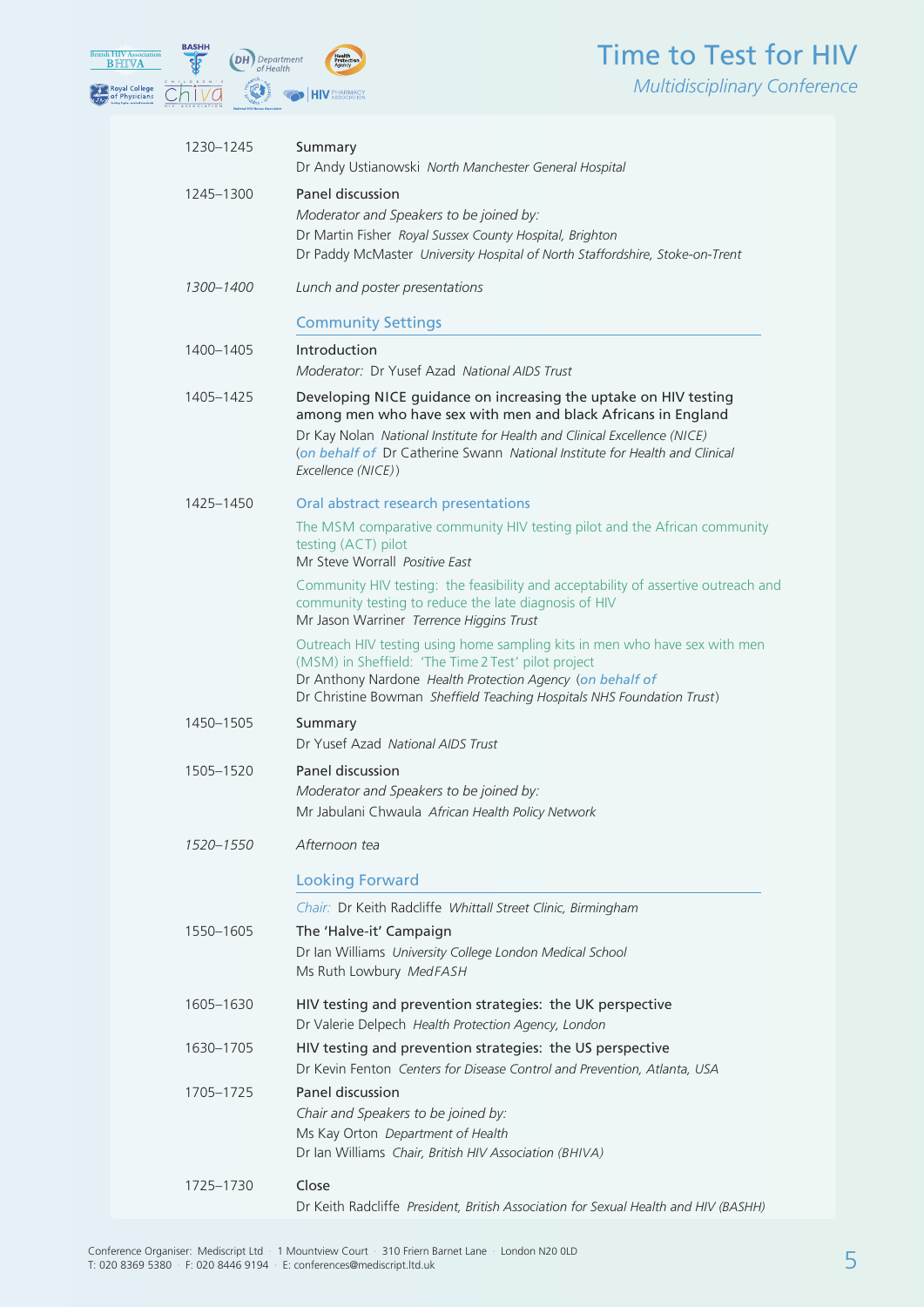

## Biographies

- Yusef Azad is Director of Policy at NAT (the National AIDS Trust), the UK's HIV policy organisation. He has been at NAT since 2004 and previously worked as a parliamentary official, advising and supporting select committee inquiries. In addition to his work at NAT, Yusef co-chairs the EU's HIV Civil Society Forum, which advises the European Commission on HIV policy. He has written, presented and published on a wide range of HIV issues, such as criminalisation of HIV transmission, equality and discrimination issues, and new approaches to HIV testing.
- Gus Cairns works for NAM, where he is editor of 'HIV Treatment Update' and NAM's 'Preventing HIV' book and contributes to www.aidsmap.com. In a voluntary capacity he is a member of the Policy Working Group of the European AIDS Treatment Group, for whom he wrote the HIV prevention policy and a recent report on pre-exposure prophylaxis. He is also on the Steering Committee of the Global Forum for Men who have Sex with Men and was the former patient representative on the Executive Committee of the British HIV Association. He is also an accredited psychotherapist and maintains a private practice.
- Jabulani Chwaula is Programme Development Manager-AHPN (African Health Policy Network) and is the Programme Manager for the Department of Health-funded National African HIV Prevention programme (NAHIP) at the African Health Policy Network and co-author of the 'Knowledge, the Will and the Power' – a plan of action and prevention handbook to meet the HIV prevention needs of Africans living in England. Jabulani has over 10 years' experience both within and outside the UK, in the development and delivery of health interventions funded by USAID/Population Services International.
- Valerie Delpech is a public health consultant epidemiologist at the Health Protection Agency and has led on the national surveillance of HIV infections for the United Kingdom for the past 5 years. She trained in medicine and public health in Australia and the UK and has extensive experience in communicable disease control and public health, with a particular interest in sexual health. Valerie serves on a number of national and international committees in relation to HIV surveillance, prevention and policy development. She provides scientific support to the English Expert Advisory Group on AIDS (EAGA) and was a member of the writing committee of the UK National Guidelines for HIV Testing 2008. Valerie is an executive trustee for the National AIDS Trust. Valerie's research interests and publications have focused on better understanding changes in the epidemiology of HIV, STIs and HIV co-infections, and tracking efforts to curb these epidemics in vulnerable populations.
- Kevin Fenton is Director of CDC's National Center for HIV/AIDS, Viral Hepatitis, STD, and TB Prevention. A graduate of the University of the West Indies and the London School of Hygiene and Tropical Medicine, he previously served as the Director of the Health Protection Agency's HIV and STI Department. At CDC, Dr Fenton has led a number of critical efforts to address the US HIV epidemic, including the release of the 2006 CDC Revised HIV Screening Recommendations.
- Martin Fisher is a Consultant in HIV/GUM at Brighton and Sussex University Hospitals NHS Trust. He is responsible for the outpatient and inpatient management of a large cohort of HIV-infected individuals, and leads an active research team. He is currently an Executive Committee member of the British HIV Association, a member of the HIV Special Interest Group of the British Association for Sexual Health and HIV, and is the Convenor of the national Diploma in HIV Medicine. He was co-chair of the 2008 UK HIV Testing guidelines, as well as being a member of various other guidelines committees. His main clinical and research interests are in antiretroviral therapy, primary HIV infection, strategies to improve the diagnosis of HIV infection, HIV and hepatitis co-infection, and the interplay between HIV and other sexually transmitted infections.
- Ruth Lowbury is Chief Executive of MedFASH and has led many national projects, including a review of the national sexual health and HIV strategy, the development of educational resources for health professionals and, most recently with HPA, the drafting of European guidance on HIV testing for the European Centre for Disease Prevention and Control (ECDC). Ruth is a member of the Independent Advisory Group on Sexual Health and HIV and the Expert Advisory Group on AIDS (EAGA).
- Philippa Matthews has been a GP in inner-city Birmingham and London for 20 years, currently in King's Cross. She has had a career-long interest in HIV, contraception and sexual health – particularly education and service development. She was national Quality and Outcomes Framework (QOF) lead for sexual health from 2007 to 2009. She has co-edited the sexual health module of the RCGP e-learning for the GP curriculum, e-GP, which has 23,000 registered users. She is a clinical consultant for Sexual Health In Practice (SHIP) in Birmingham (and Haringey), which currently works with over 85% of practices there. She is a co-editor and author of the FPA's 'The Handbook of Sexual Health In Primary Care' and the MedFASH booklet 'HIV in Primary Care', both of which have new editions imminent.
- Paddy McMaster has been Chair of the Children's HIV Association since May 2008, during which time CHIVA has continued the annual CHIVA conference each spring, with the next one on 20 May 2011 in Cardiff, and the parallel session during BHIVA's autumn conference. The website, at www.chiva.org.uk, has been revised with a new section for young people; a Youth Committee has been set up and a Summer Camp held with referrals from clinics throughout the UK. Paddy is currently Paediatric Infectious Diseases Lead for the University Hospital of North Staffordshire and, in February 2011, will be joining North Manchester General Hospital as Consultant in Paediatric Infectious Diseases.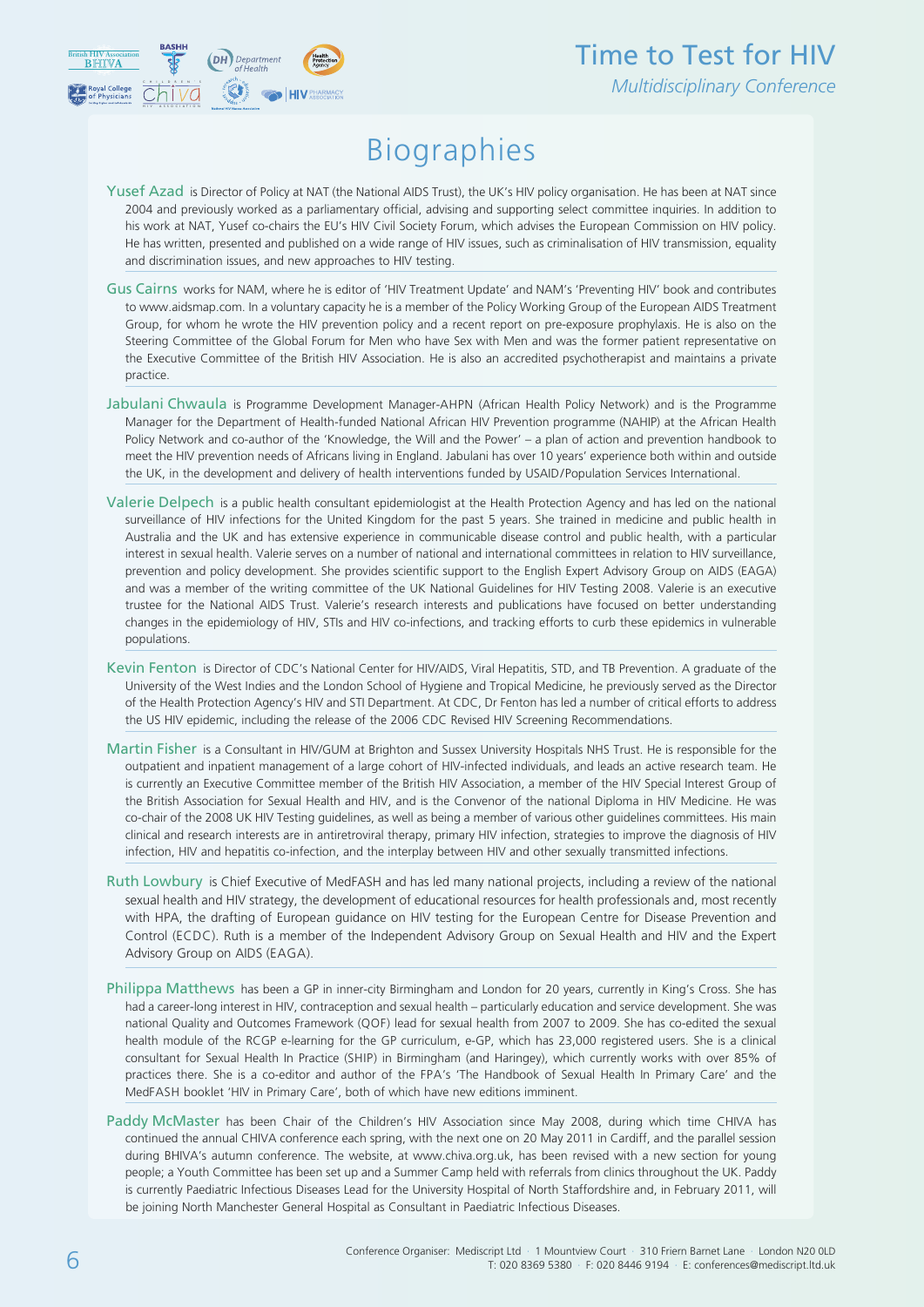

## Biographies

- Kay Orton Kay is a member of the Department of Health's Sexual Health Team where she leads on HIV policy and prevention programmes. She has been a civil servant for most of her career and has previously worked in the Department of Work and Pensions and the Parliamentary Ombudsman's Office. Kay led on the DH-funded testing pilots.
- Anthony Nardone has nearly 20 years' experience as an infectious disease epidemiologist, mostly in the field of HIV and STI control and prevention. Since 2007, Anthony has been head of Sexual Health Promotion at the Health Protection Agency. His interests include the evaluation of public health interventions for the control and prevention of HIV and STIs.
- Keith Radcliffe is a consultant in GU and HIV medicine at the Heart of Birmingham PCT and University Hospital Birmingham Foundation NHS Trust, and is Clinical Director of GU Medicine & Sexual Health Services. He is an Honorary Senior Clinical Lecturer at Birmingham University Medical School and trained in medicine at Cambridge and London Universities. He is currently President of the British Association for Sexual Health and HIV (BASHH) and Chairman of the BASHH Clinical Effectiveness Group. He is a member of the Department of Health's Expert Advisory Group on AIDS, and Regional Director of the European Branch of the International Union against Sexually Transmitted Infections (IUSTI Europe). He is responsible for producing the first comprehensive evidence-based STI management guidelines, both in the United Kingdom and in Europe. He is the author of over 50 original articles published in peer-reviewed medical journals.
- Ewen Stewart is a General Practitioner working in Edinburgh and has had an interest in HIV since 1990. He also works for NHS Lothian as Clinical Lead for Hepatitis C. He was on the writing group for the BHIVA HIV Testing Guidelines 2008. He is Chair of the Royal College of General Practitioners' Sex, Drugs and HIV Group and a member of the Expert Advisory Group on AIDS.
- Catherine Swann is an associate director in the Centre for Public Health Excellence (CPHE) at the National Institute for Health and Clinical Excellence (NICE), where she has worked since 2005. A chartered psychologist with an academic background, she has researched and published widely in the areas of methodological and guidance development, sexual health, behaviour change, gender, and women's and children's health. She currently leads a project team in the CPHE at NICE, developing guidance on increasing the uptake of HIV testing among men who have sex with men.
- Richard Thompson trained in natural sciences and medicine at Oxford and St Thomas' Hospital Medical School. After junior posts in London, he joined Dr Roger Williams in the early days of the Liver Unit at King's College Hospital, and spent 18 months with Professor Alan Hofmann at the Mayo Clinic. In 1972 he was appointed physician and gastroenterologist at St Thomas' Hospital until he retired in 2005. He led an active clinical research laboratory for over 30 years, chiefly studying various aspects of nutritional gastroenterology, and supervised 30 MD and PhD theses, and published over 200 papers. He was an examiner and censor at the Royal College of Physicians, sat on the Management and Grants Committees of the King's Fund, and for 21 years was physician to HM The Queen. He was Treasurer of the Royal College of Physicians from 2003 until being elected President in 2010. He is a Trustee of several charities, was a member of an Independent Monitoring Board of a Young Offenders' institute and is a member of the Ministry of Defence Research Ethics Committee.
- Pat Tookey is Senior Lecturer, MRC Centre of Epidemiology for Child Health, UCL Institute of Child Health, London. She is a non-clinical epidemiologist with a long-standing research interest in infections affecting pregnant women and their children, screening and immunisation. Since 1996 she has been the Principal Investigator for the National Study of HIV in Pregnancy and Childhood (NSHPC) and associated research on obstetric and paediatric HIV infection.
- Andy Ustianowski is Consultant in Infectious Diseases at the Monsall Regional Infection Unit, North Manchester General Hospital, which has a cohort of approximately 2000 HIV-positive patients. He has been part of guideline writing committees for BHIVA and other bodies, and has given regional and national lectures on HIV and related topics. His main clinical interests are in HIV and tropical medicine.
- Ian Williams is a Senior Lecturer at University College London and an Honorary Consultant Physician at Camden PCT and University College London Hospitals. He has extensive clinical and research experience in HIV medicine. He was a member of the BHIVA Executive Committee from 1996 to 2003 and served as Honorary Treasurer of the Association from 2000 to 2003. Dr Williams was re-elected to the Executive Committee in 2006 and sits on the Education and Scientific, and Guidelines Subcommittees and the Website Working Group. He [was elected Chair-Elect in Septem](mailto:conferences@mediscript.ltd.uk)ber 2007 and took over the role of Chair in April 2008 for a period of 3 years.